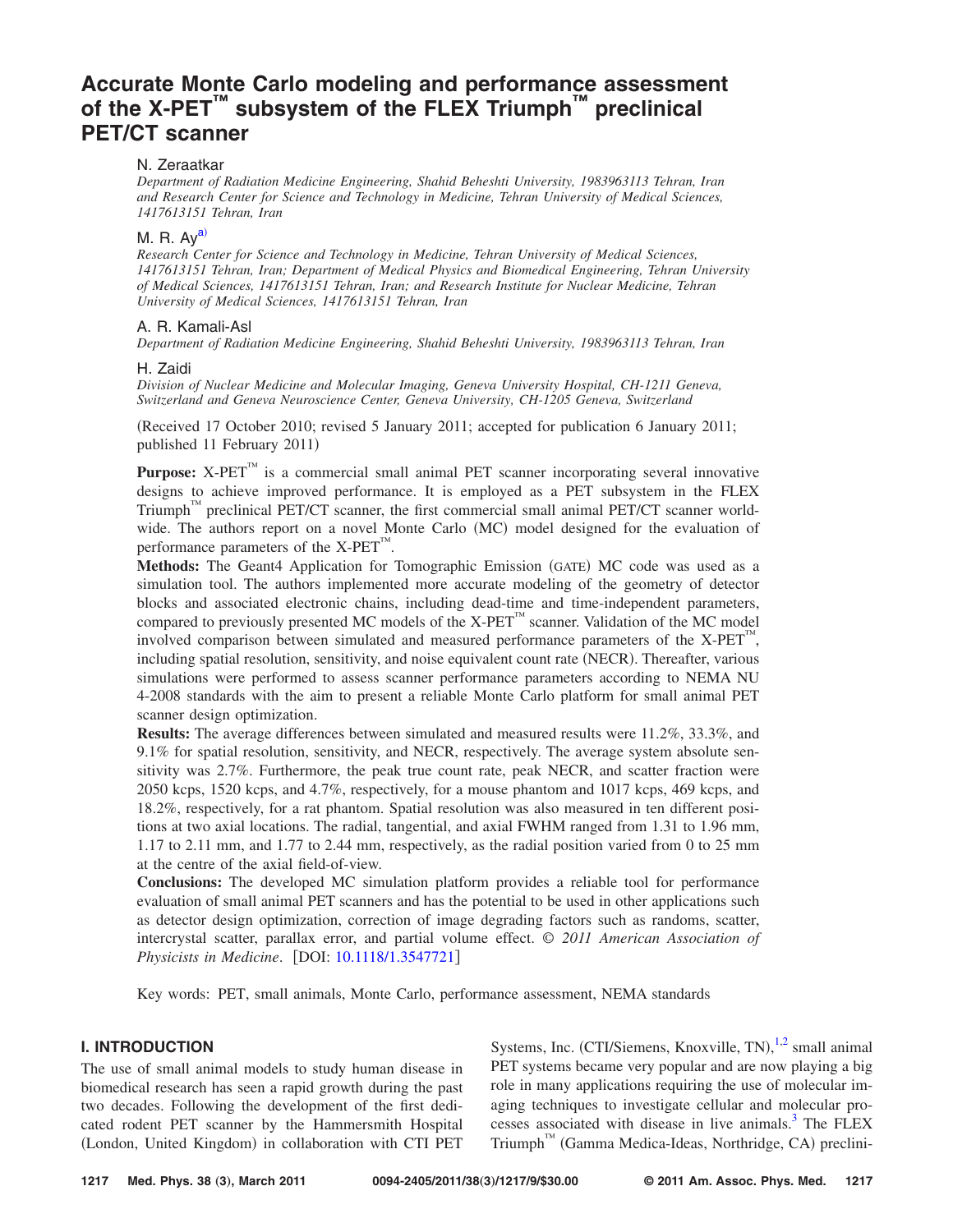cal PET/CT platform is a dedicated multimodality small ani-mal scanner where the X-PET<sup>™</sup> scanner,<sup>[4](#page-7-4)</sup> also known as the Rodent Research PET, $5$  was incorporated as the PET subsystem. The latter is a recently designed preclinical PET scanner developed by the *PET Instrumentation Development* Group of the MD Anderson Cancer Center (TX). The main design goals of the X-PET<sup> $<sup>TM</sup>$  were low cost, high-sensitivity,</sup></sup> high spatial resolution, and large axial field-of-view (FOV). The use of photomultiplier-quadrant-sharing  $(PQS)$ , slabsandwich-slice production technique for building detector blocks more efficiently, $\prime$  in addition to high yield pileup event recovery (HYPER) method, $8$  has fulfilled the main goals[.5](#page-8-0)

With the widespread availability of different designs of preclinical PET scanners in both academic and corporate settings, the need emerged for adopting a set of protocols and standards for their performance characterization. The results of such standards could provide a proper criterion for comparing different small animal PET systems. The most widely recognized standards are those recommended by the National Electrical Manufacturers Association (NEMA) and one such standard was recently proposed for small animal PET scanners.<sup>[9](#page-8-4)</sup> Since then, some publications reported on the measurement of performance parameters of various preclinical PET systems using this standard. $4,10-17$  $4,10-17$  $4,10-17$ 

Monte Carlo (MC) techniques are widely used for the simulation of medical imaging systems including small animal PET scanners.<sup>18</sup> Up to now, Monte Carlo-based performance assessment of the X-PET<sup>™</sup> relied on a rough and simple model of the detector geometry owing to its complexity, which might lead to errors in the obtained results. $\frac{19,20}{2}$  $\frac{19,20}{2}$  $\frac{19,20}{2}$  In this work, we sought to develop an accurate MC model of the  $X-PET^{\prime\prime\prime}$  scanner for use in the evaluation of its performance parameters using the NEMA NU-4 standards and also for further optimization of system design and development and evaluation of image correction techniques. Unlike the simplifications adopted in previously reported MC-based studies of the  $X-PET^{M}$ , which overlooked the modeling of the exact geometry of detector blocks and associated electronics, we took the tapered lateral sides of the blocks into account and accurately modeled the electronic structure and features of the  $X-PET^M$  scanner. The validity of the model in a variety of simulations was tested against published experimental measurements. The performance of the X-PET<sup>A</sup> including sensitivity, count rate characteristics, and spatial resolution was then evaluated based on the NEMA NU-4 2008 standards.<sup>9</sup>

The development of a reliable MC model for the  $X-PET^{M}$ provides several benefits, the most important being that one can rely on simulation results for performance evaluation of the current scanner configuration and for prediction of the achievable performance of novel designs before moving to costly prototyping. Moreover, the model could also be used to investigate and quantify the impact of various physical degrading factors and their correction schemes, including intercrystal scatter, parallax blurring, positron range, noncollinearity of annihilation photons, scatter, and partial volume, or to fully exploit the capacities of iterative reconstruction



<span id="page-1-0"></span>

FIG. 1. (a) A sketch of the pentagonal block detector design of the  $X-PET^{M}$ . (b)  $X$ -PET<sup>™</sup> system model implemented in GATE. Every three rows of the blocks consist of a 36° arc containing 18 blocks with one HYPER module covering each of these regions.

techniques through accurate modeling of the system matrix.

# **II. MATERIALS AND METHODS**

#### **II.A. PET scanner description**

The  $X-PET^M$  is a dedicated BGO-based small animal PET scanner incorporating numerous techniques and technological innovations to improve system performance. It applies PQS with a packing fraction of 98% to maximize the sensitivity.<sup>6</sup> In addition, the light guide is absent in this design to increase the light yield of crystals. Moreover, the current design is modified to form circular PQS (CPQS) to improve the system spatial resolution. In the CPQS design, the outer sides of block detectors are ground to decrease the effect of depth of interaction and to ease the optimal arrangement of photomultiplier tubes (PMTs) leading to pentagonal blocks [Fig.  $1(a)$  $1(a)$ ]. Furthermore, lateral rows of each block are tapered for organizing the blocks in a ring with minimum gap and maximum packing fraction.<sup>5</sup> The most important characteristics and features of the scanner are summarized in Table [I.](#page-2-0)

## **II.B. The Monte Carlo model of the X-PET™**

In this work, we used the popular Geant4 Application for Tomographic Emission (GATE) MC simulation toolkit owing to its widespread use by the nuclear medicine community. $^{2}$ The code is based on well-validated Geant4 libraries<sup>22</sup> to achieve a modular, versatile, scripted simulation toolkit. An important advantage of GATE is that it allows the description of time-dependent observable facts such as source or detector movement and source decay kinetics. This feature provides the possibility to simulate the desired imaging system characteristics under more realistic acquisition conditions.

The first and foremost step in modeling an imaging system in GATE consists in defining its geometry. Geometry definition should be followed by attaching it to a "*System*." The latter is a key concept of GATE providing a template of predefined geometry for simulating a PET scanner.<sup>23</sup> Because of the unconventional geometry of the blocks, a nonstandard model had to be defined as discussed below. This was achieved using *PETscanner* generic system in GATE that gen-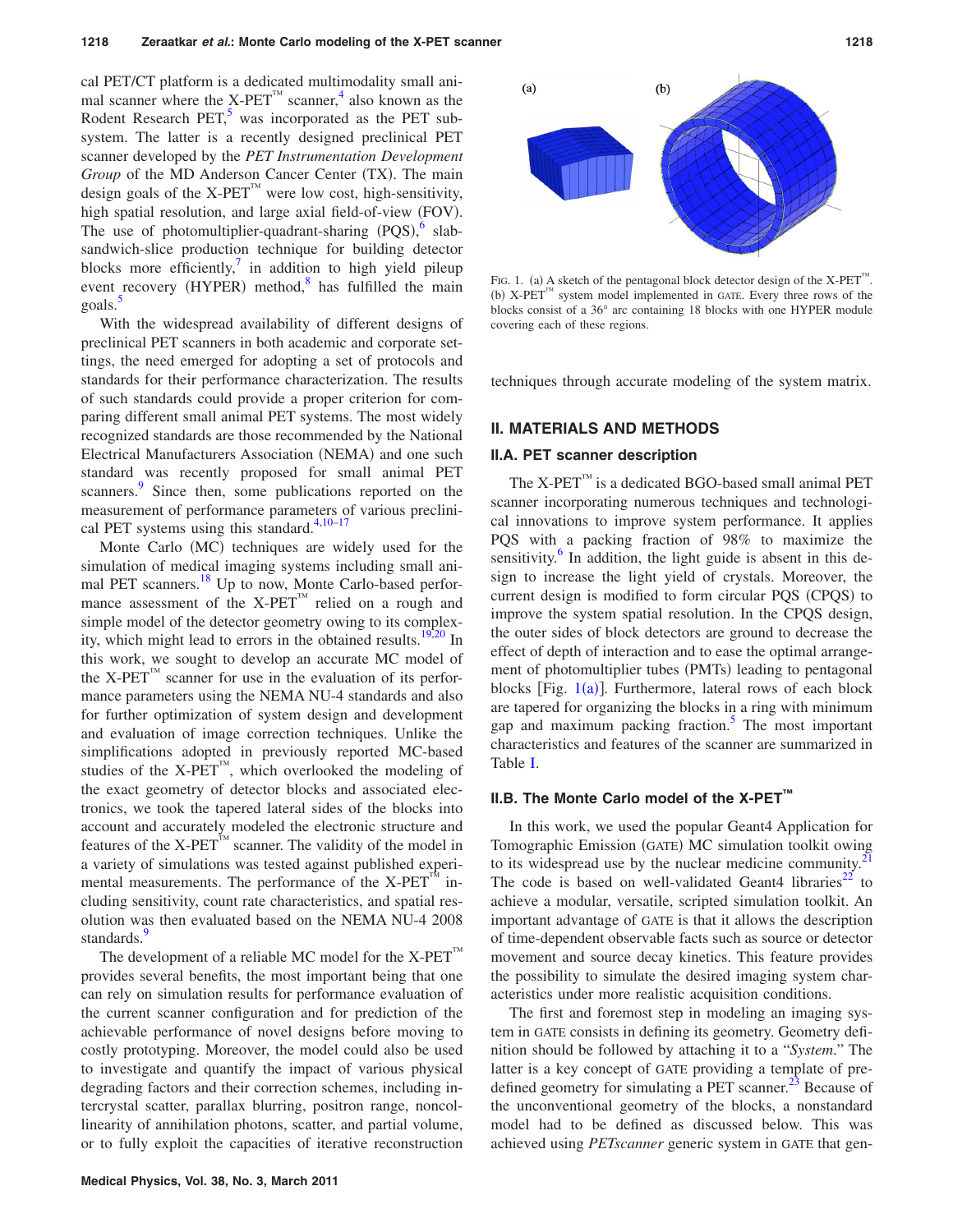<span id="page-2-0"></span>TABLE I. Summary of the  $X$ -PET<sup> $M$ </sup> features and design parameters.

| Detector                          |                            |
|-----------------------------------|----------------------------|
| Crystal material                  | <b>BGO</b>                 |
| Crystal width (axial)             | $2.32$ mm                  |
| Crystal width (transaxial)        | 1.36 mm (edge), 2.32 mm    |
| No. of crystals per block         | $8 \times 8 = 64$          |
| Average crystal depth             | $9.4 \text{ mm}$           |
| System                            |                            |
| No. of detector blocks            | 180                        |
| No. of crystals                   | 11 520                     |
| No. of detector rings             | 48                         |
| No. of crystals per detector ring | 240                        |
| No. of photomultipliers           | 210                        |
| Ring diameter                     | $165$ mm                   |
| Axial FOV                         | $116$ mm                   |
| Transverse FOV                    | $100 \text{ mm}$           |
| Data set                          |                            |
| No. of 3D sinograms               | 2304                       |
| No. of 2D sinograms               | 95                         |
| Sinogram size                     | $255 \times 120$ (default) |

erates only ASCII and Root outputs. The inner radius ( $R_{min}$ ) of the PET scanner was set to 82.3 mm.

As mentioned above, our aim was to design a model that takes the pentagonal shape and tapered lateral sides of detector blocks into account in contrast with previous studies that used a cubic model for simplicity.<sup>19,[20](#page-8-9)</sup> We expect the cubic block model to affect the accuracy of results. Therefore, we designed a trapezoidal volume in GATE called "*trpd*" as a model for pentagonal blocks. This geometrical model mimics precisely the real block with respect to tapered lateral sides, although it does not explicitly model the ground outer sides of the block. However, an average depth of 9.4 mm was chosen in the block model to compensate for the ground outer side of the real block. The inner face of the block model is  $17.21 \times 19.12$  mm<sup>2</sup>, whereas the outer face is  $19.23 \times 19.12$  mm<sup>2</sup>. The block detector model is monolithic rather than pixelated. Consequently, for image reconstruction purposes, postpixelation was applied to simulate real pixelbased detection.

Accurate calculation of time-dependent performance parameters, such as count rate, calls for a reliable model of PET scanner electronics that is capable of reproducing the behavior of the signal processing chain used on the actual scanner. Data acquisition in the  $X-PET^M$  is performed by 10 HYPER modules, each of them handling 18 blocks.<sup>19</sup> For implementing such a structure in our model, we defined a 36° arc of a cylinder with an inner radius equal to that of the PET scanner and repeated the structure for 18 blocks (6 rings with three blocks per ring). Then, this 36° arc was repeated ten times around a ring to compose the whole scanner geometry. Figure  $1(b)$  $1(b)$  shows a view of the system model implemented in GATE.

Another important step in the definition of a GATE model is "digitization." In the process of digitization, the electronic response of a detector in a scanner is simulated. This process involves the conversion of the charged particle and photon interactions into energy bins, detection positions, and coincidences. The layout of the  $X-PET^{m}$  digitizer chain is depicted in Fig. [2.](#page-2-1) Two essential digitizer modules of the chain are the "adder" and "readout." The role of the adder is to translate different hits of a photon or particle to a "pulse," while the readout is associated with the volume in the model whose pulses are acquired as a group. $2^{1,23}$  $2^{1,23}$  $2^{1,23}$  For instance, one PMT may be supposed to collect pulses of  $8 \times 8$  crystal elements in a block. With respect to CPQS in  $X-PET^{\prime\prime\prime}$ , the readout is applied on block level in the model. We also defined a "blurring" module with 25% energy resolution at 511 keV that operates on output pulses of the readout module. The "thresholder" module was set to 300 keV for the validation part and 340 keV for the remaining simulations, whereas the "upholder" module was set to 750 keV in all simulations. Furthermore, in order to simulate the effects of dead-time as close to the real system as possible and after consulting with the developers of the X-PET™, two different "dead-time" modules were designed. The first was applied on block level with a value of 350 ns, while the second with a value of 60 ns was implemented on the zones pertaining to HYPER modules. Finally, a "coincidence sorter" with variable timing window was defined for generating coincidence events. We chose a 20 ns window for the initial validation simulations

<span id="page-2-1"></span>

FIG. 2. The layout of the digitizer chain in the GATE Monte Carlo model representing the X-PET™ scanner. The adder is the first module of the digitizer chain in charge of summing all the hits that occur within the same crystal. The readout module sums the pulses of the adder modules that are inside its corresponding volume. The blurring module emulates Gaussian blurring of the corresponding energy of a pulse after the readout module. The thresholder and upholder modules consider the effect of the energy window. The dead-time module is applied on appropriate volumes in the MC model to simulate the impact of dead-time in the real detection system. Finally, the coincidence sorter module generates coincidence events according to the predefined time window.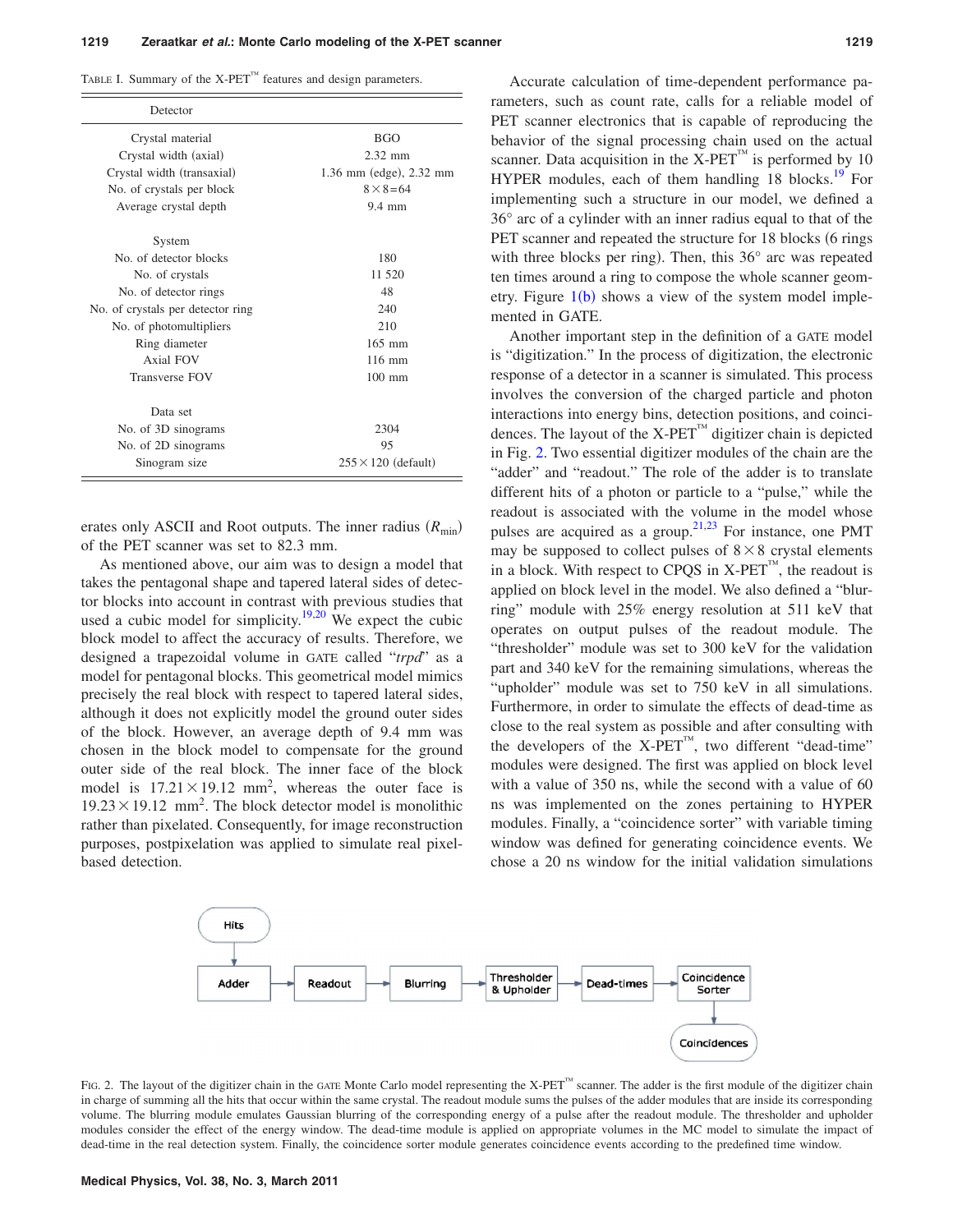and a 16 ns window for the performance simulations based on NEMA specifications.

# **II.C. Validation**

The developed MC model was validated by performing three sets of simulations measuring sensitivity, noise equivalent count rate (NECR), and spatial resolution according to the experimental setup described in Ref. [20.](#page-8-9) We then compared our results to those reported in that work.

#### *II.C.1. Spatial resolution*

In the work of Baghaei *et al.*,<sup>[20](#page-8-9)</sup> experimental measurements of spatial resolution were performed using a 0.25 mm diameter spherical Na-22 source surrounded by a 2 mm thick aluminum (Al) wall, utilized for assessment of spatial resolution. The point source was scanned at five positions with different radial displacements while axially centered. In the simulation study, the same source and above described setup were adopted. An activity of 200 kBq was used with an acquisition time of 60 s for each position. The collected three-dimensional (3D) data were then rebinned into 95 twodimensional (2D) sinograms using single-slice rebinning<sup>24</sup> (SSRB) considering a maximum ring difference (MRD) of 20. Then, transverse images were reconstructed using 2D ordered subsets-expectation maximization (OSEM) algorithm with 15 subsets and 4 iterations.

#### *II.C.2. Sensitivity*

The same source used for spatial resolution measurement was used in experimental measurements of sensitivity.<sup>20</sup> The point source was centered in the scanner's field-of-view both axially and transaxially. Similarly, in the simulation, we modeled the same Na-22 source and Al wall at the center.

# *II.C.3. NECR*

A 12 cm long cylindrical rat-sized phantom with inner and outer diameter of 4 and 5 cm, respectively, was used in Ref. [20](#page-8-9) for experimental measurement of count rate performance. We implemented the same phantom for simulation. However, while a phantom filled with F-18 solution is used in the experimental setup, we applied 511 keV back-to-back annihilation photons in our simulations to decrease computation time. The simulations were performed using five different values of uniformly distributed activity. The NECR was defined as

<span id="page-3-0"></span>
$$
NECR = T^2/(T + S + R),\tag{1}
$$

where *T*, *S*, and *R* are the true, scatter, and random coincidence rates, respectively.

#### **II.D. Performance assessment using the NEMA NU-4 2008 standards**

Following the above validation, performance parameters of the X-PET<sup>™</sup> scanner were evaluated according to NEMA NU-4 2008 protocols using the validated MC model. Simulations based on the NEMA specifications were performed to estimate spatial resolution, sensitivity, and count rate performance.

#### *II.D.1. Spatial resolution*

A spherical Na-22 source (0.3 mm in diameter) of activity 200 kBq, surrounded in an acrylic cube (10 mm in all sides), was scanned in two axial positions: At the center of the axial FOV and at one-fourth of the axial FOV (28.95 mm from the center along the axial direction) and five radial positions (0, 5, 10, 15, and 25 mm radial distances from the center) for each of the two axial positions. Data acquisition time was set to collect at least 100 000 prompt counts for each position. Thereafter, the acquired 3D data were rebinned into 2D sinograms using Fourier rebinning (FORE) and a MRD of 20. Finally, image reconstruction was performed using 2D filtered backprojection (FBP) with maximum cutoff frequency and no axial filtering.

#### *II.D.2. Sensitivity*

Following the NEMA NU-4 2008 protocol, a spherical Na-22 source (0.3 mm in diameter) embedded in an acrylic cube (10 mm in all sides) was used for measurement of sensitivity. A 200 kBq point source  $(A_{cal}$ ) was used which satisfied the NU-4 recommendations on count losses and random rate. In the first step, the source was placed at the center of the scanner both axially and transaxially and 10 000 true counts were collected. The time required was determined as  $T_{\text{acc}}$ . The source was then stepped axially to both sides of the scanner with a step size corresponding to slice thickness  $(1.22 \text{ mm})$ . In each step, the data were collected for the same acquisition time  $(T_{acq})$ . After each acquisition, SSRB was applied to the 3D PET data to generate 95 2D sinograms. In each sinogram, the pixel having the largest value in each row (angle) was determined and all pixels located 1 cm from this pixel were set to zero. No correction for scatter, random counts, or decay was applied. Finally, all pixels were summed to calculate the total counts in each plane. By dividing the total counts by  $T_{acq}$ , the count rate  $(R_i)$  for each plane in counts per second was determined.

According to NEMA NU-4, the sensitivity (in counts/ Bq s) and the absolute sensitivity, obtained by taking the branching ratio of Na-22 into account, were calculated for each plane using Eqs.  $(2)$  $(2)$  $(2)$  and  $(3)$  $(3)$  $(3)$ , respectively.

<span id="page-3-1"></span>
$$
S_i = \left(\frac{R_i - R_{B,i}}{A_{\text{cal}}}\right),\tag{2}
$$

<span id="page-3-2"></span>
$$
S_{A,i} = \frac{S_i}{0.906} \times 100,\tag{3}
$$

where the index *i* indicates the plane number and *S*,  $S_A$ ,  $R$ ,  $R_B$ , and  $A_{\text{cal}}$  represent sensitivity, absolute sensitivity, count rate, background count rate (not present in simulation), and source activity, respectively.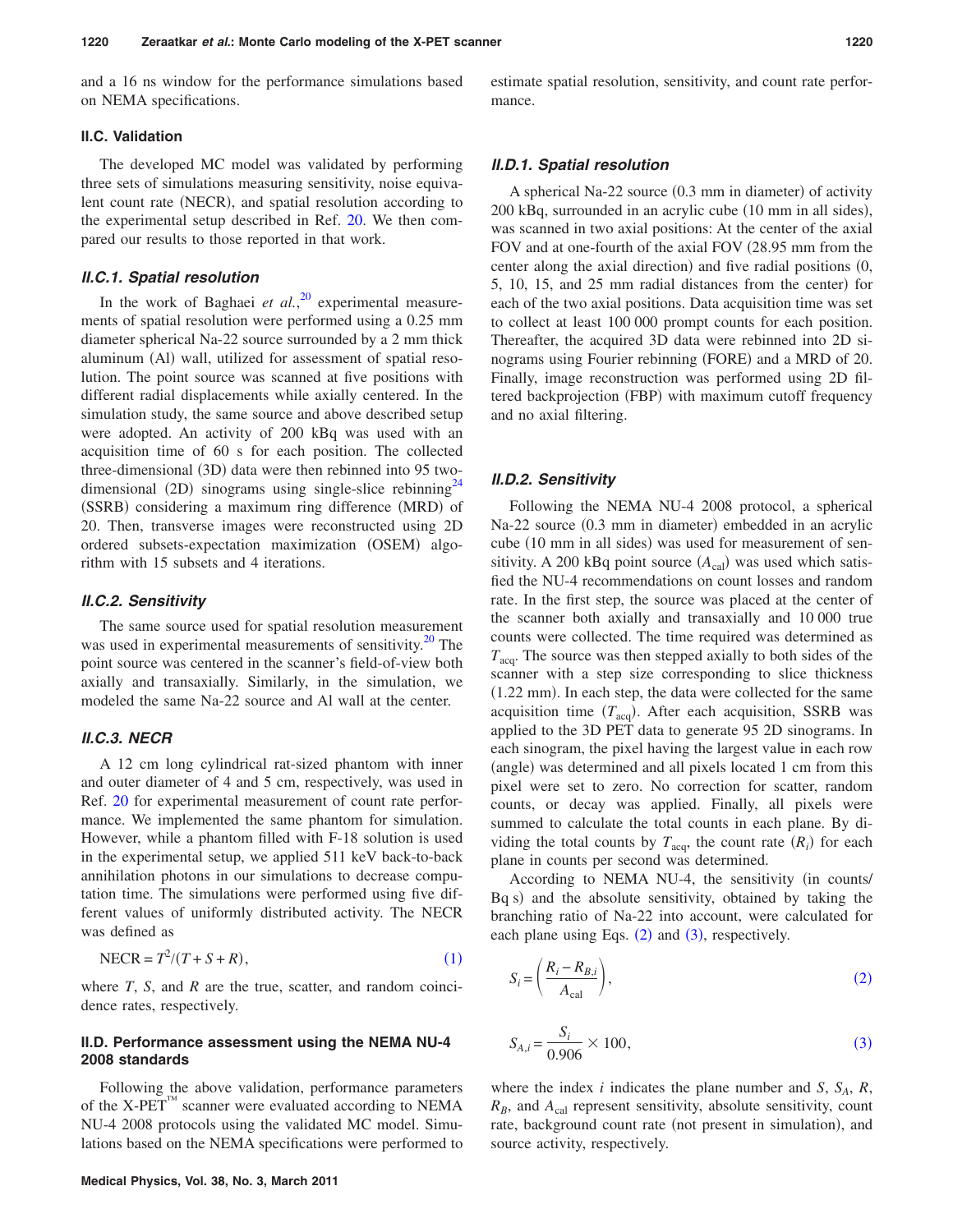#### *II.D.3. Count rate performance and scatter fraction*

Depending on the scanner's size, NEMA NU-2 2008 recommends to measure count rate performance using any or a combination of three phantoms (mouselike, ratlike, and monkeylike), which are structurally similar but have different sizes. For the X-PET<sup> $M$ </sup> scanner, both the mouselike and ratlike phantoms were used in our study.

The mouse phantom consists of a solid, high density polyethylene ( $\rho$ =0.96 g/cm<sup>3</sup>) cylinder 25 mm in diameter and 70 mm high. A cylindrical hole (3.2 mm diameter) is drilled parallel to the central axis at a radial distance of 10 mm, the central part of which (60 mm length) is used for inserting a uniformly distributed line source. The rat phantom is larger, having a diameter of 50 mm and a height of 150 mm, where the same cylindrical hole is located at a radial distance of 17.5 mm with the central part covering 140 mm. Both phantoms are composed of high density polyethylene  $(\rho$  $=0.96$  g/cm<sup>3</sup>). The properties of both phantoms were used as input in the simulation study. We simulated F-18 as the radionuclide (with modeling of positron range and photon noncollinearity) and used varying initial activity for each acquisition. Each acquisition should be long enough to collect at least 500 000 prompt counts, while it should be shorter than one-fourth the radionuclide's half-life. In addition, acquisitions should be frequent enough to cover peaks of true and NEC rates and be continued until the random event rate is small enough. Following rebinning, the sinograms were processed according to NEMA standards to calculate total, true, random, and scatter events rate.

Using count rates of low activity acquisitions, a measurement of the coincidence count rate free from random coincidences was obtained. By extrapolating the true rate to higher activity levels and comparing it to the registered rate, count losses at higher activity levels were estimated for both the mouse and rat phantoms.

The scatter fraction (SF) of the system for both phantoms was calculated using the following equation:<sup>9</sup>

<span id="page-4-0"></span>
$$
SF = \frac{\sum_{i} \sum_{j'} C_{r+s,i,j'}}{\sum_{i} \sum_{j'} C_{TOT,i,j'}},
$$
\n(4)

where  $C_{r+s,i,j'}$  and  $C_{\text{TOT},i,j'}$  represent the sum of random and scatter and total counts, respectively, in the *i*th plane during the *j*th acquisition, in which count loss and random rates are low enough.

# **III. RESULTS**

#### **III.A. Validation study**

Figure [3](#page-4-1) compares simulated and measured radial and tangential spatial resolution versus radial offset. For each position of the point source, the reconstructed image of the central slice was used to calculate the full width at half maximum (FWHM) of the point spread function in both radial and tangential directions. To this end, the onedimensional (1D) radial and tangential profiles were independently fitted with a Gaussian curve to derive the FWHM. Despite small discrepancies at the center and most extreme

<span id="page-4-1"></span>

FIG. 3. Comparison between simulated and measured (a) radial and (b) tangential spatial resolution of the  $X$ -PET<sup> $M$ </sup> scanner.

radial position for the radial spatial resolution, it can be seen that simulation results follow the same trend and are in agreement with experimental measurements, especially for the tangential spatial resolution where the relative difference is close to 6%.

The absolute sensitivity was calculated as the ratio of total coincidence rate to the point source activity. While experimental measurement reports a sensitivity of  $8.4\%$ ,<sup>20</sup> our simulation resulted in sensitivity of  $11.2\%$  for the X-PET scanner. The reason for this discrepancy is that light transport was neglected in our MC simulations leading to the approximation that the whole energy of each detected event by the crystal was perfectly converted to an electrical pulse, i.e., an efficiency of 100% for conversion of energy deposited in the crystal into electrical pulses. The overestimation of the sensitivity is compensated by a scaling mechanism to enable a more accurate estimation of the NECR.

Figure [4](#page-5-0) compares simulated and measured NECR curves for a uniformly distributed activity concentration in the ratsized phantom. A global scaling factor was defined to compensate for the difference between simulated and experimen-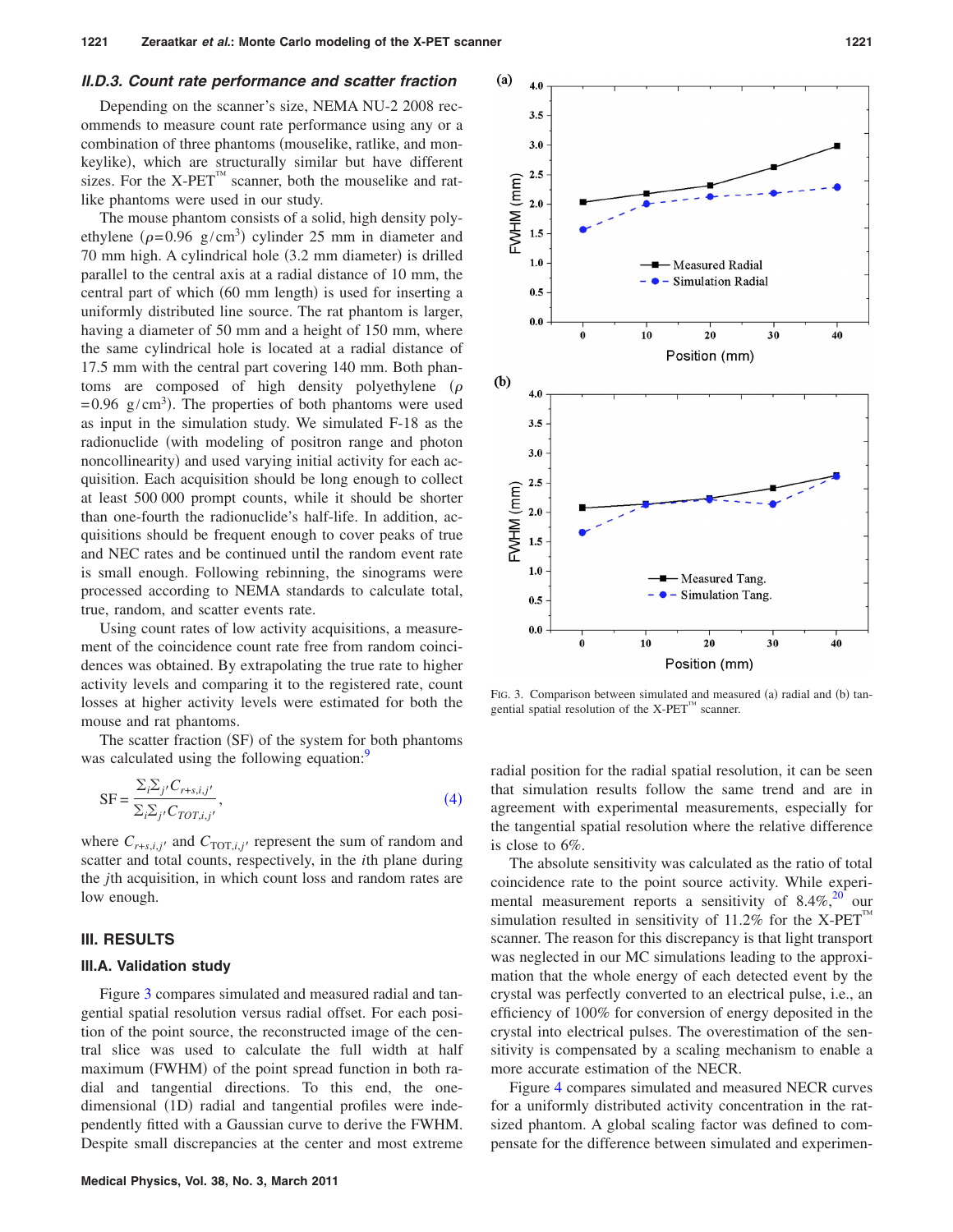<span id="page-5-0"></span>

FIG. 4. Comparison between simulated and measured NECR estimates of the X-PET<sup>™</sup> for a rat-sized phantom. Simulation data were normalized to match the experimental results for sensitivity in the lowest activity range.

tally measured sensitivity at low count rate.<sup>20</sup> The scaling factor was calculated as the ratio of the measured NECR to the simulated NECR at the lowest activity. All the simulated values of NECR were then multiplied by the scaling factor. As can be seen in Fig. [4,](#page-5-0) simulated values of the NECR are in good agreement with experimental results, particularly for low activity concentrations. The average difference between the simulated and measured values of NECR at various activity concentrations was 9.1%. The complicated combination of dead-time effects of different hardware components of the system, particularly at higher activity levels, causes the differences between experimental and simulated results to increase at higher activity concentration.

# **III.B. Performance assessment using NEMA NU-4 2008 standards**

The spatial resolution in terms of FWHM and FWTM of the point spread function was determined through the peak of the image volume in the three orthogonal directions. The point spread function was formed by summing all 1D profiles parallel to the direction of measurement. The FWHM and FWTM were determined by linear interpolation between adjacent pixels at half and tenth maximum value of the response function, respectively. The maximum value was determined by a parabolic fit using the peak point and its two nearest neighbors. Figure  $5(a)$  $5(a)$  shows the radial, tangential, and axial spatial resolution for different point source locations. Figure  $5(b)$  $5(b)$  shows the volumetric resolution computed by multiplying the FWHM in the radial, tangential, and axial direction. The difference between the results reported in the validation step and NEMA assessments can be explained by the difference between rebinning (SSRB was used for validation, whereas FORE was employed for NEMA) reconstruction algorithms used OSEM was used for validation whereas FBP was employed for NEMA). In addition, the method used for calculating the FWHM was different

<span id="page-5-1"></span>

FIG. 5. (a) Simulated spatial resolution of the X-PET<sup>™</sup> scanner in terms of FWHM according to NEMA NU-4 standards. (b) Resulting volumetric spatial resolution obtained by multiplication of radial, tangential, and axial FWHMs.

Gaussian fit of 1D profile was used for validation, whereas NEMA calculations were done without fitting).

The absolute sensitivity profile versus axial position is depicted in Fig.  $6(a)$  $6(a)$ . Since the data are acquired in 3D mode, as the position of the source gets closer to the center of the axial FOV, the slice sensitivity increases and, consequently, the sensitivity profile reaches its peak (42 cps/kBq) at the central slice. Furthermore, the sensitivity of one-half of the axial planes was fitted with a linear function, showing the sensitivity homogeneity of the scanner. The corresponding result is illustrated in Fig. [6](#page-6-0)(b) showing a good correlation coefficient  $(R^2=0.977)$  for the fitted line. A summary of sensitivity-related parameters as defined in the NEMA NU-4 2008 standard is reported in Table [II.](#page-6-1) It should be emphasized that  $SR_{\text{tot}}$  and  $S_{\text{tot}}$  (and, similarly,  $SR_{A,\text{tot}}$  and  $S_{A,\text{tot}}$ ) are equal because the axial extent of the rat phantom (15 cm) is larger than the axial FOV of the scanner and, as such, all slices are considered for the calculation of these parameters.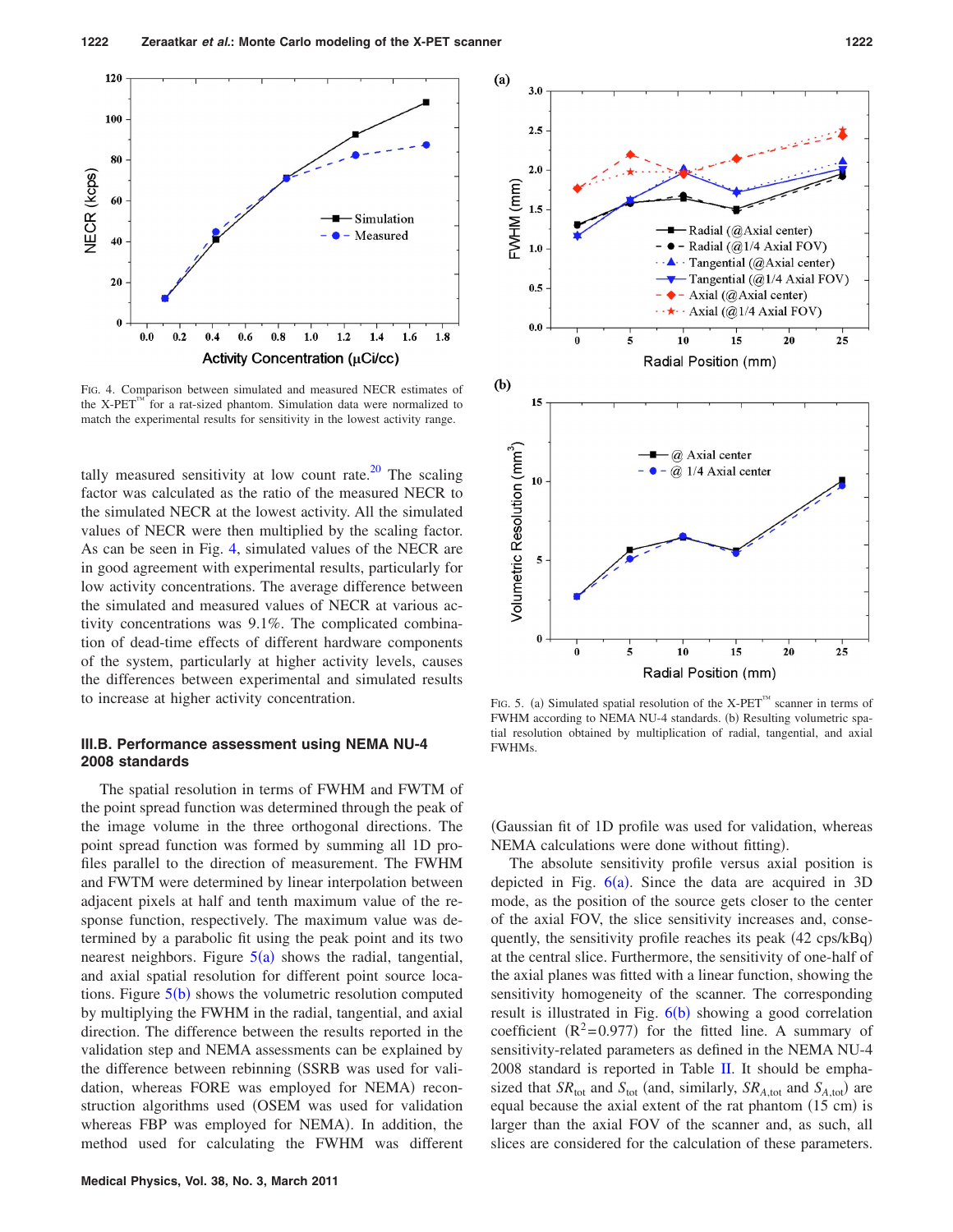<span id="page-6-0"></span>

FIG. 6. (a) Sensitivity profile of the X-PET<sup>™</sup> scanner over axial positions calculated according to NEMA NU-4 2008 standards. (b) Homogeneity of the sensitivity profile along the axial direction.

To calculate count rate performance, 32 acquisitions were simulated for the mouse phantom and 34 acquisitions for the rat phantom starting from an initial activity of 500 down to 10 kBq. An adequate number of counts was acquired for each acquisition. Our results show that the peak true count rate for the mouse and rat phantoms was 2050 (at 2.765) MBq/ml) and 1017 kcps (at 0.280 MBq/ml), respectively. In addition, the peak NECR for the mouse and rat phantom was

<span id="page-6-1"></span>TABLE II. Sensitivity parameters of the  $X$ -PET<sup>™</sup> scanner based on NEMA NU-4 standards.

| Average system sensitivity for mouse phantom $(SM_{\text{tot}})$ | 33 cps/kBq           |
|------------------------------------------------------------------|----------------------|
| Average system sensitivity for rat phantom $(SR_{\text{tot}})$   | $25 \text{ cps/kBq}$ |
| Average absolute system sensitivity for mouse phantom            |                      |
| $(SM_{A\text{ tot}})$                                            | $3.7\%$              |
| Average absolute system sensitivity for rat phantom              |                      |
| $(SR_{A_{\text{tot}}})$                                          | $2.7\%$              |
| Average total system sensitivity $(S_{\text{tot}})$              | $25 \text{ cps/kBq}$ |
| Average total absolute system sensitivity $(SA,tot)$             | 2.7%                 |
|                                                                  |                      |

<span id="page-6-2"></span>

FIG. 7. Count rate curves versus average effective activity concentration measured according to NEMA NU-4 2008 standards for (a) mouse-sized and (b) rat-sized phantoms.

1520 (at 2.401 MBq/ml) and 469 kcps (at 0.187 MBq/ml), respectively. The system true event rate, sum of random and scatter event rate, total event rate, and NECR for the mouse and rat phantoms are plotted against the average effective activity concentration in Fig. [7.](#page-6-2) The system count loss was 25% at 0.646 MBq/ml and 50% at 1.621 MBq/ml for the mouse phantom, whereas it was 25% at 0.074 MBq/ml and 50% at 0.188 MBq/ml for the rat phantom. Finally, the system SF for the mouse and rat phantoms was calculated as 4.7% and 18.2%, respectively.

#### **IV. DISCUSSION**

A validated MC model of a PET scanner provides a suitable platform for performance evaluation of the scanner or for prediction of the achievable performance of improved/ optimized versions or novel designs. Alternatively, it is a useful tool for assessment of the effect of physical degrading factors and their correction or incorporation in statistical image reconstruction techniques. The developed MC model of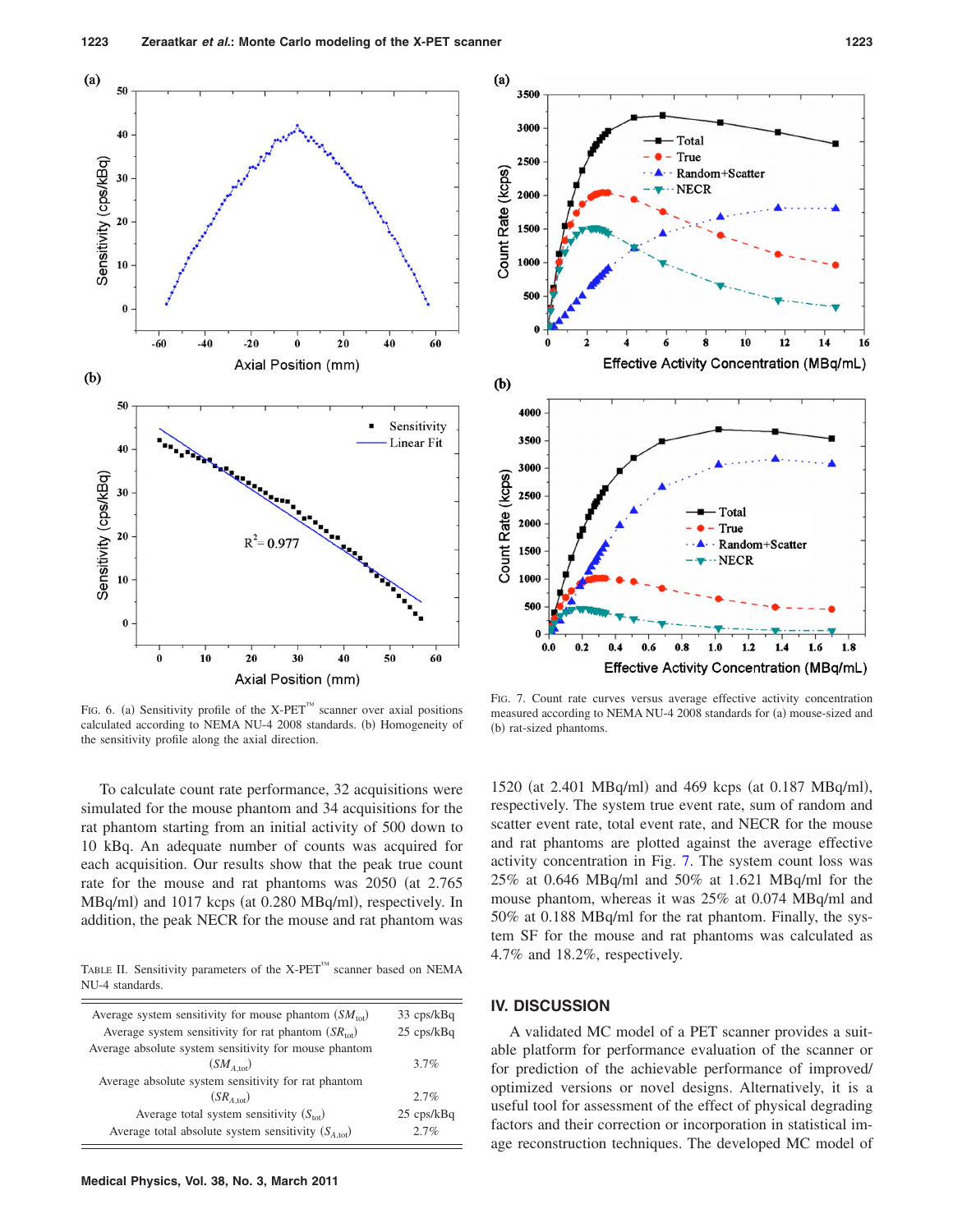the X-PET $T^M$  scanner fulfills both criteria and constitutes the first step to reach our endeavors.

Model validation involved carrying out simulation studies replicating the experimental setups reported in previously published reports for the same scanner.<sup>20</sup> Figure  $\overline{3}$  $\overline{3}$  $\overline{3}$  demonstrates good agreement between MC simulated and experimentally measured spatial resolution in radial and tangential directions. The lack of accurate modeling of intercrystal light cross talk could have a significant role in the deviation between MC and measured results, particularly at large radial offsets for the radial spatial resolution. Another explanation is the assumption of perfect position decoding of the events in the simulation study.

The assessment of spatial resolution showed that the FWHM in radial, tangential, and axial directions remained below 1.96 mm. The degradation of spatial resolution in the radial and axial directions is mostly due to the increase in the proportion of coincidences subject to parallax errors as the radial offset gets larger. However, the tangential resolution remained almost constant when increasing the radial offset. Overall, the spatial resolution of the  $X-PET^{\omega}$  scanner is slightly lower but of the same order as other high-resolution small animal PET scanners. $10,13,15$  $10,13,15$  $10,13,15$  Higher and more uniform spatial resolution could be obtained by using fully 3D statistical iterative reconstruction algorithms incorporating accurate modeling of PET scanner response.<sup>25</sup>

The overestimation of the sensitivity by the MC model (11.2%) in comparison with experimental measurements (8.4%) is expected since light transport and PMT efficiency are not modeled in GATE. However, this discrepancy will not affect other simulated performance parameters since this was compensated for using the aforementioned scaling process. The spatial resolution is independent of the sensitivity; the latter might instead alter the signal-to-noise ratio. The MC calculated NECR in a typical rat phantom is in good agreement with the measured results following scaling of the obtained results as reported by Baghaei  $et \ al.<sup>20</sup>$  $et \ al.<sup>20</sup>$  $et \ al.<sup>20</sup>$  The small deviations at high activity levels are due to the weaknesses of the GATE MC toolkit in simulating the complicated behavior of system dead-time at high activity levels (Fig. [7](#page-6-2)).

Following the validation study, three sets of simulation studies were performed to evaluate performance parameters of the X-PET<sup>TM</sup> scanner using the NEMA NU-4 2008 standards. Figure  $6(a)$  $6(a)$  shows that when applying SSRB on 3D PET data using a MRD of 47, the system sensitivity peak reaches 42 cps/kBq at the center of the axial FOV and decreases as the axial distance from the center increases. This trend is understandable given the decrease of the acceptance angle of the detection system with the increase of axial distance from the center. Furthermore, Fig.  $6(b)$  $6(b)$  demonstrates the homogeneous behavior of the sensitivity along the axial direction. The average absolute system sensitivity for mousesized and rat-sized phantoms is 3.7% and 2.7%, respectively, which is comparable to estimates reported for the Inveon PET scanner (4.0% and 2.8% for the same mouse and rat phantoms, respectively).<sup>[13](#page-8-14)</sup> It should be noted that PET data were acquired using an energy window of 340–750 keV and a time window of 16 ns for the  $X-PET^{\prime\prime\prime}$ , whereas they were

acquired using an energy window of  $[250-625]$  keV and a time window of  $3.43$  ns for the Inveon<sup>™</sup> PET scanner.

Figure [7](#page-6-2) shows the count rate behavior in mouse and rat phantoms as a function of activity concentration. The peak NECR for mouse and rat phantoms is 1520 and 496 kcps, respectively, which is lower but still comparable to values reported for the Inveon™ PET scanner (peak NECR of 1670 and 590 kcps for mouse and rat phantoms, respectively).<sup>[13](#page-8-14)</sup> The smaller NECR in the rat phantom results from the larger amount of scattering medium and, consequently, the larger path annihilation photons have to travel to reach the detectors, which in turn increases the probability of Compton scattering and attenuation of true coincidences. The SF for mouse-sized and rat-sized phantoms was 4.7% and 18.2%, respectively, compared to 7.8% and 17.2% for the Inveon PET scanner.<sup>13</sup> Larger values were reported for both phantoms  $(11.45\%$  and  $23.26\%)$  for the VrPET scanner.<sup>10</sup>

# **V. CONCLUSION**

An accurate MC model was developed for the  $X-PET^M$ , the PET subsystem of the FLEX Triumph<sup>™</sup> preclinical PET/CT scanner. The MC model was validated through comparison with experimental measurements under similar conditions. This allowed the assessment of performance parameters of the system using the NEMA NU-4 2008 standards. The results show that the  $X-PET^M$  can be considered as a high-sensitivity and high-resolution preclinical PET scanner. Our ultimate goal is to use the model to investigate and quantify the impact of various physical degrading factors and their correction schemes, including intercrystal scatter, parallax errors, positron range, noncollinearity of annihilation photons, scatter, and partial volume effect, and to exploit the capacities of iterative reconstruction techniques through accurate modeling of the PET acquisition process for derivation of the system matrix to reach an improved and uniform spatial resolution across the whole FOV.

#### **ACKNOWLEDGMENTS**

This work was supported by the Research Center for Science and Technology in Medicine and Tehran University of Medical Sciences, Tehran, Iran under Grant No. 10479 and the Swiss National Science Foundation under Grant No. 31003A-125246. The authors would like to thank Dr. H. Baghaei and Dr. Y. Zhang from the MD Anderson Cancer Center for valuable discussions.

<span id="page-7-0"></span>a)Author to whom correspondence should be addressed. Electronic mail: mohammadreza\_ay@tums.ac.ir; Telephone: +0098 21 64053255; Fax:  $+0098$  21 66466383.

<span id="page-7-4"></span>R. Prasad, O. Ratib, and H. Zaidi, "Performance evaluation of the FLEX triumph X-PET scanner using the national electrical manufacturers asso-ciation NU-4 standards," [J. Nucl. Med.](http://dx.doi.org/10.2967/jnumed.110.076125) 51(10), 1608-1615 (2010).

<span id="page-7-1"></span><sup>&</sup>lt;sup>1</sup>S. Rajeswaran *et al.*, "Dynamic monitoring of [11C] diprenorphine in rat brain using a prototype positron imaging device," [J. Neurosci. Methods](http://dx.doi.org/10.1016/0165-0270(91)90071-7) **40**(2–3), 223–232 (1991).

<span id="page-7-2"></span>P. M. Bloomfield *et al.*, "The design and physical characteristics of a small animal positron emission tomograph," [Phys. Med. Biol.](http://dx.doi.org/10.1088/0031-9155/40/6/010) 40(6),  $^{1105-1126}$  (1995).

<span id="page-7-3"></span><sup>&</sup>lt;sup>3</sup>C. S. Levin and H. Zaidi, "Current trends in preclinical PET system design," **[PET Clinics](http://dx.doi.org/10.1016/j.cpet.2007.12.001)**  $2(2)$ ,  $125-160$   $(2007)$ .